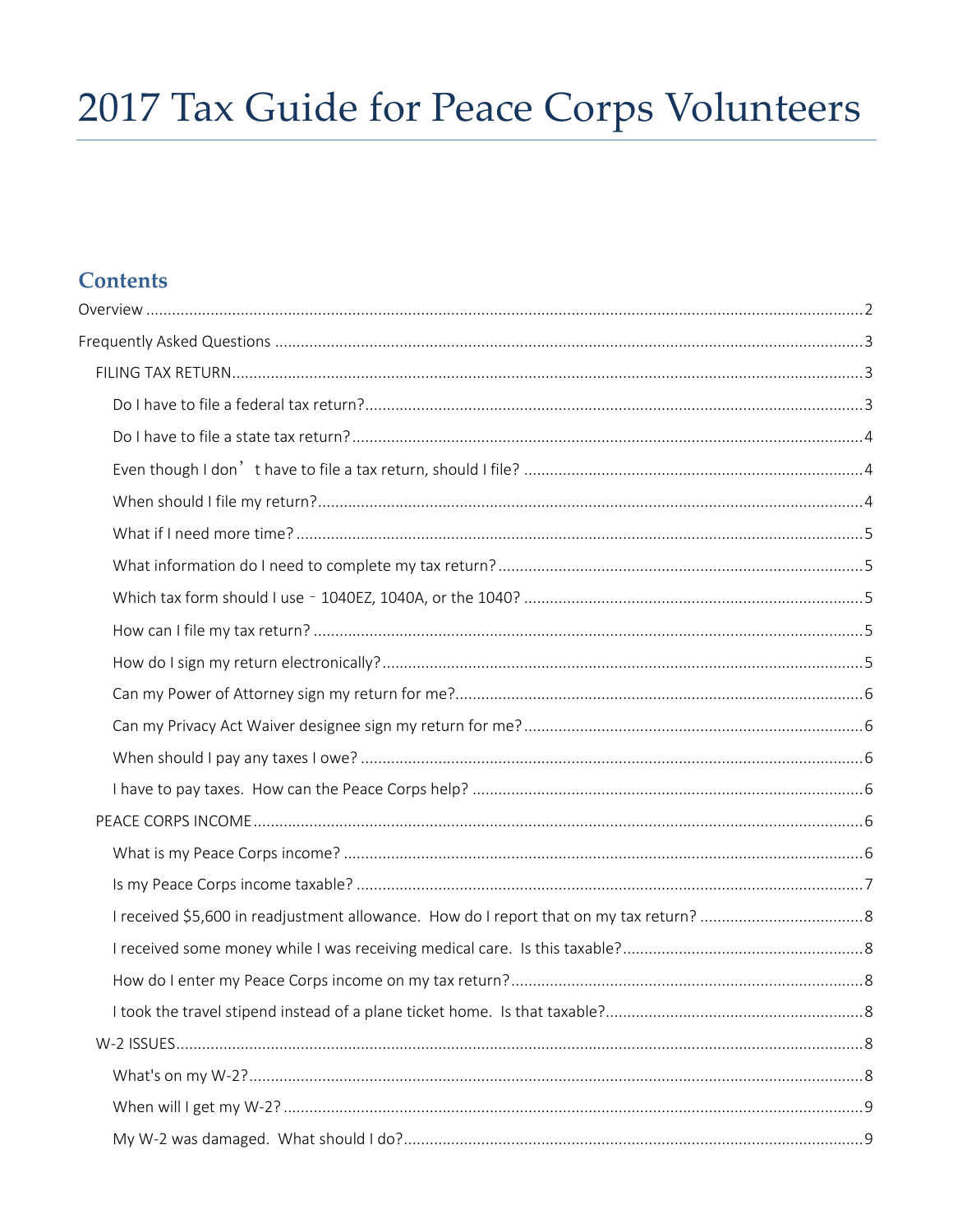| Does Peace Corps provide health insurance coverage that meets the minimum essential requirement of the         |  |
|----------------------------------------------------------------------------------------------------------------|--|
| Does the AfterCorps/SHIFTT insurance meet the minimum essential requirement of the Affordable Care Act?        |  |
|                                                                                                                |  |
| Do I qualify for the Affordable Care Act health insurance coverage exemption requirement? 12                   |  |
| Do I need to send the 1095-C to IRS when I file my tax return and should I wait to receive the 1095-C before I |  |

# <span id="page-1-0"></span>**Overview**

• You should file your return by [April 17, 2018.](https://www.irs.gov/newsroom/2018-tax-filing-season-begins-jan-29-tax-returns-due-april-17-help-available-for-taxpayers) If you are living overseas on April 17, 2018, you have until June 15, 2018 to file and pay your taxes, but you must include a statement indicating you live outside the US and your primary place of business or post of duty is outside the US. If you are receiving a refund, you have three years to file your return and claim your refund. Late filing and late payment penalties only apply to those who owe taxes.

• The 2017 W-2 includes five types of taxable allowance earnings; the readjustment allowance earned monthly, the taxable portion of your living allowance, leave allowance, any special leave payments received, and walkaround allowances received or earned between January 1, 2017 and December 31, 2017. This is what is reported on the tax return, not the actual payment of this allowance after a Volunteer's close of service.

• You will also receive a 1095-C that is sent to you in a separate envelope; the 1095-C is a reporting and filing requirement of the Affordable Care Act. 1095-C reports certain information to the IRS and to the taxpayers about individuals who are covered by minimum essential coverage. We report to the IRS that you were covered by Peace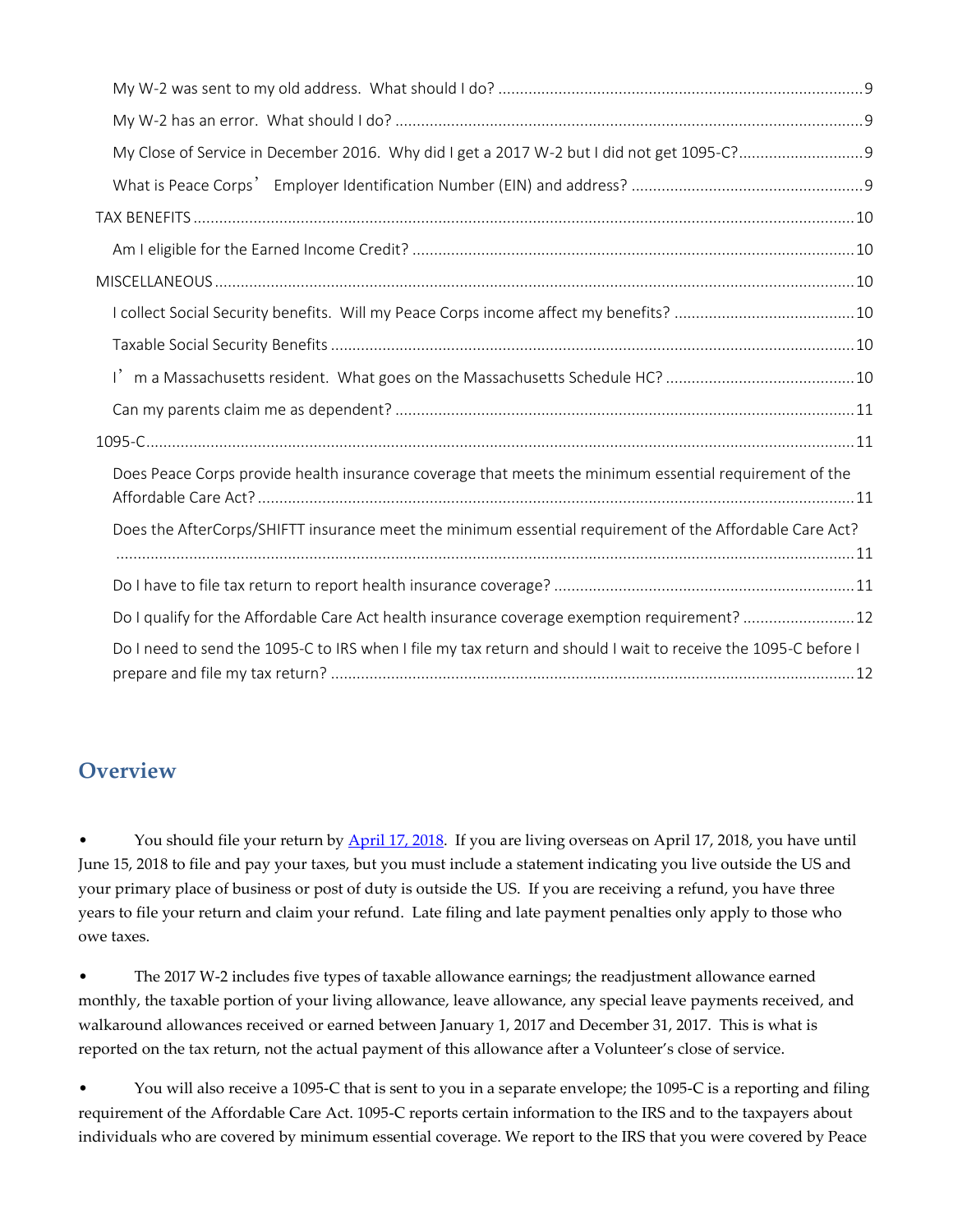Corps medical services for each month or partial month that you were in service either as a trainee or a volunteer. The health insurance coverage Peace Corps provides during service meets the minimum essential coverage requirement of the Affordable Care Act. AfterCorps or SHIFTT coverage purchased by returning members of the Peace Corps does not meet the minimum essential coverage.

• If your name or Social Security number is incorrect on your Peace Corps W-2, cross out the error and write in the correction. You can still submit the W-2 with a marked correction to the IRS, however you need to immediately notify us of the error so we can ensure the file we submit to IRS matches the correction you make. You may not correct any dollar amounts on the W-2.

• You can file on paper or use tax software. You may use the 1040EZ, 1040A, or 1040 to complete your return. Go to http://www.irs.gov to get tax forms and instructions. The IRS has a Free File program that you may want to use. You can get to the program from the main IRS website.

• Do not send your paper tax forms to Peace Corps. Send them directly to the IRS.

• If you have questions and cannot find answers in the FAQ, email taxhelp@peacecorps.gov. You can also call toll-free at 1-855-855-1961, option 1, ext. 1770. You can also call 202-692-1770 (long distance rates apply).

# <span id="page-2-0"></span>**Frequently Asked Questions**

# <span id="page-2-1"></span>**FILING TAX RETURN**

# <span id="page-2-2"></span>**Do I have to file a federal tax return?**

Your income, filing status, and age determine whether you must file an income tax return. Generally, you must file a return for 2017 if your gross income from worldwide sources is at least the amount shown for your filing status in the following table.

Use your age on **December 31, 2017**.

|                             | Age & Income    |           |                        |  |
|-----------------------------|-----------------|-----------|------------------------|--|
| <b>Filing Status</b>        | <b>Under 65</b> | 65 & Over | Both spouses 65 & Over |  |
| Married Filing Separately * | \$4,050         | \$4,050   |                        |  |
| Single                      | \$10,400        | \$11,950  |                        |  |
| Head Of Household           | \$13,400        | \$14,950  |                        |  |
| Qualifying Widow(er)        | \$16,750        | \$18,000  |                        |  |
| Married Filing Jointly      | \$20,800        | \$22,050  | \$23,300               |  |

Source: https://www.irs.gov/publications/p17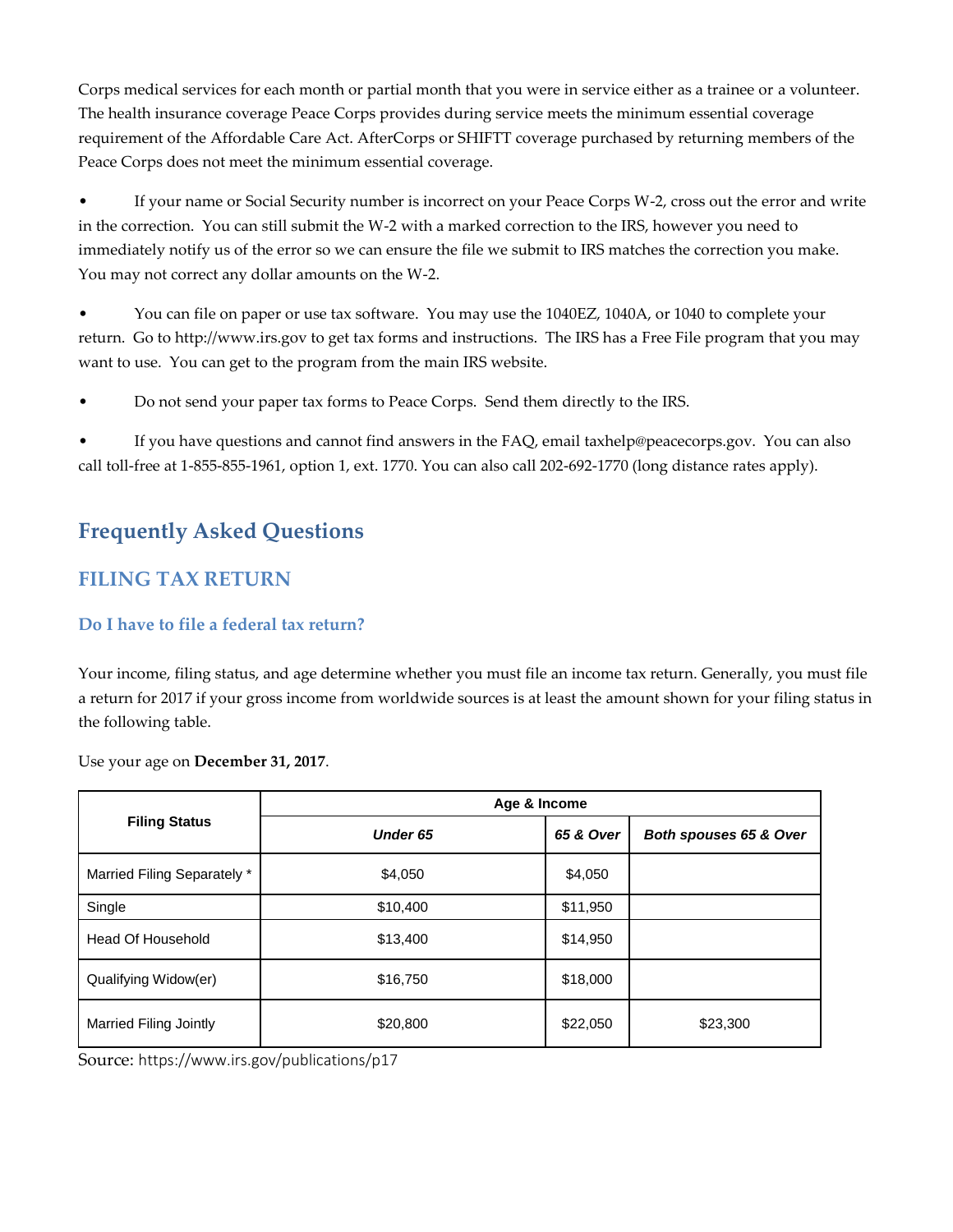## <span id="page-3-0"></span>**Do I have to file a state tax return?**

Generally, if you file as a non-resident or part-year resident, you can exclude income earned outside that state. However, each state has its own rules for who must file a tax return. Consult your state income tax authority for more information. Most states have online guides for taxpayers.

#### <span id="page-3-1"></span>**Even though I don't have to file a tax return, should I file?**

You may want to file, even if you are not required to file. For Volunteers planning to enroll in graduate school following their Peace Corps service, it is often helpful to file state taxes each year of your service. This will assist you when it comes to documenting your in-state status for admissions and tuition payments.

You risk losing your refund if you don't file your return. If you are due a refund for withholding or estimated taxes, you must file your return to claim it within 3 years of the return due date. The same rule applies to a right to claim tax credits such as the Earned Income Credit.

## <span id="page-3-2"></span>**When should I file my return?**

April 17, 2018 – If you are living in the US on this date, you must file your return and pay any tax, if applicable, by this date.

June 15, 2018 – If you are living outside of the US on April 17th, you must file your return and pay any tax, if applicable, by this date.

If you are a living outside of the United States and Puerto Rico and your main place of business or post of duty is outside of the United States and Puerto Rico, you are allowed an automatic 2–month extension until June 15 to file your return and pay any tax due. If you use this automatic 2–month extension, you must attach a statement explaining the above situation which qualifies you for the extension.

Generally, **interest** accrues on any unpaid tax from the due date of the return until the date of payment in full. The interest rate is determined quarterly and is the federal short-term rate plus 3 percent. Interest compounds daily.

In addition, if you file a return but do not pay all tax shown as due on time, you will generally have to pay a late payment penalty. The **failure to pay penalty** is one-half of one percent for each month, or part of a month, up to a maximum of 25% of the amount of tax that remains as unpaid from the due date of the return until paid in full. The one-half of one percent rate increases to one percent if the tax remains unpaid 10 days after the IRS issues a notice of intent to levy property. If you file your return by its due date and request an installment agreement, the one-half of one percent rate decreases to one-quarter of one percent for any month in which an installment agreement is in effect. Be aware that the IRS applies payments to the tax first, then any penalty, then to interest. Any penalty amount that appears on your bill is the total amount of the penalty up to the date of the notice, not the penalty amount charged each month.

If you owe tax and don't file on time, there is a penalty for not filing on time. The **failure to file penalty** is usually five percent of the tax owed for each month, or part of a month that your return is late, up to a maximum of 25%. If your return is over 60 days late, there is also a minimum penalty for late filing; it is the lesser of \$135 or 100 percent of the tax owed unless your failure to file was due to reasonable cause and not willful neglect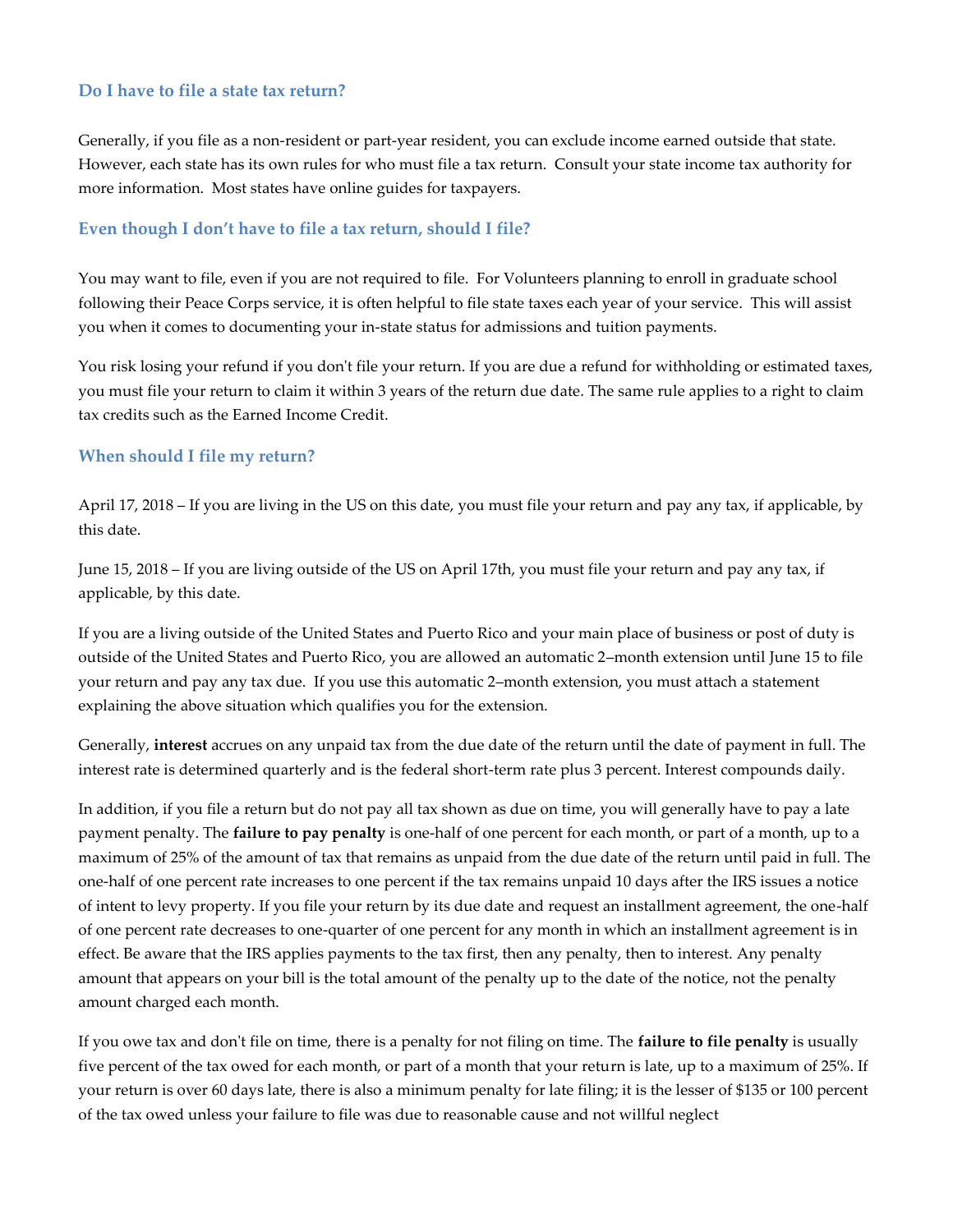Generally, there are no penalties for late filing if you are due a refund or owe no taxes.

#### <span id="page-4-0"></span>**What if I need more time?**

If you still need more time to file, file for an extension using IRS Form [4868,](https://www.irs.gov/pub/irs-pdf/f4868.pdf) Application for Automatic Extension of Time to File U.S. Individual Tax Return. This form can be filed electronically if you use tax software. Please be aware that an extension of time to file is NOT an extension of time to pay.

<span id="page-4-1"></span>**What information do I need to complete my tax return?**

In addition to any other tax documents you may have, you'll need your Peace Corps W-2.

<span id="page-4-2"></span>**Which tax form should I use – 1040EZ, 1040A, or the 1040?**

You may use any of these forms to report Peace Corps income. If you have income from sources other than Peace Corps, those sources may limit which tax form you can use to file.

#### <span id="page-4-3"></span>**How can I file my tax return?**

There are many ways to file.

Paper — Get the forms from your local library or www.irs.gov. Fill them out and mail them in according to the instructions for that form.

Free e-file — You can e-file for free using a variety of tax software or IRS online forms that can be filled in and efiled. IRS helps taxpayers find free file software programs through its *freefile* program and well known tax preparation software programs such as TurboTax and H&R Block are available through this program.

Free tax prep clinics — The IRS supports the VITA program (Volunteer Income Tax Assistance). This program provides free tax preparation services to low-income taxpayers all across America. To find a site near you, call 1- 800-TAX-1040 or visit IRS [website.](http://irs.treasury.gov/freetaxprep/)

#### <span id="page-4-4"></span>**How do I sign my return electronically?**

To file your return electronically you must sign the return electronically using a personal identification number (PIN).

If you are filing online using software, you must use a Self Select PIN. The Self Select PIN method allows you to create your own PIN. If you are married filing jointly, both you and your spouse will each need to create a PIN and enter these PINs as your electronic signature.

A PIN is any combination of five digits you choose, except five zeros. If you use a PIN, there is nothing to sign, and nothing to mail, not even your W-2s.

To verify your identity, you will be prompted to enter your adjusted gross income (AGI) from your originally filed 2016 federal income tax return, if applicable. Do not use your AGI from an amended return (Form 1040X) or a math error correction made by IRS.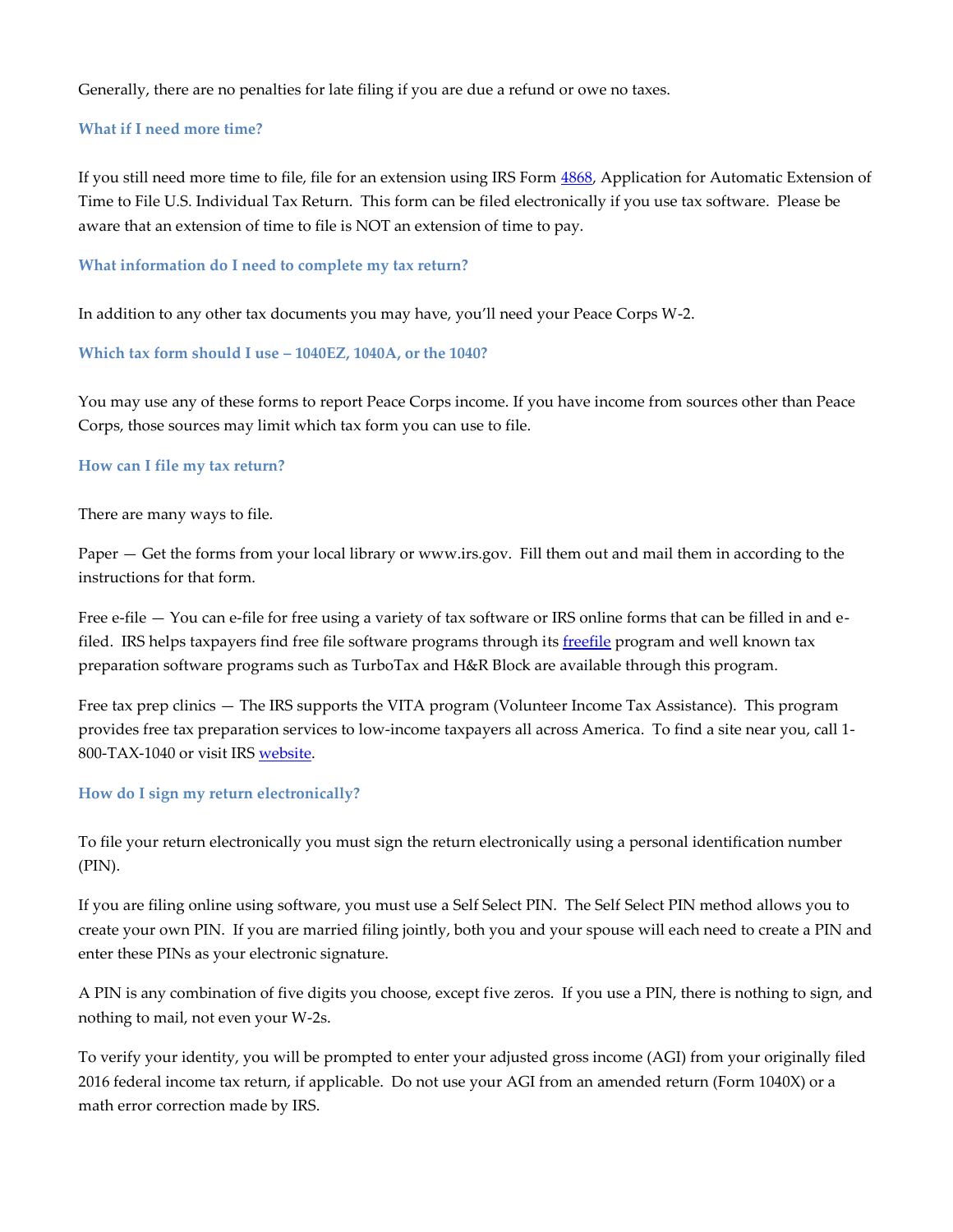AGI is the amount shown on your 2016 Form 1040, line 37; Form 1040A, line 21; or Form 1040EZ, line 4. If you did not file a 2016 return, enter \$0.

If you do not have your 2016 income tax return, call the IRS at 1-800-829-1040 to get a free transcript of your return. (If you filed electronically last year, you may use your prior year PIN to verify your identity instead of your prior year AGI. The prior year PIN is the five-digit PIN you used to electronically sign your 2016 return). You will also be prompted to enter your date of birth (DOB). Make sure your DOB is accurate and matches the information on record with the Social Security Administration by checking your annual social security statement.

See more from the IRS on the **Self Select PIN**.

## <span id="page-5-0"></span>**Can my Power of Attorney sign my return for me?**

Any unsigned return will be immediately rejected by the IRS.

The IRS has a form for power of attorney relating to filing your income tax return. Form [2848](https://www.irs.gov/uac/About-Form-2848) and instructions are available on the IRS [website.](https://www.irs.gov/uac/About-Form-2848)

This may not solve your problem easily as the person giving the power of attorney needs to sign that form. In addition the person you are designating has to *Practice Before the IRS* and if your Privacy Act Waiver Designee is not a Practice Before the IRS then you will not be able to designate that person to sign your returns with form 2848. If you are interested in learning more about Practice Before the IRS please visit this [link.](https://www.irs.gov/publications/p947/ar02.html#en_US_201410_publink1000148595)

## <span id="page-5-1"></span>**Can my Privacy Act Waiver designee sign my return for me?**

The Privacy Act Waiver form you may have signed is not a Power of Attorney. It is simply a document that informs Peace Corps that you are willing to let us release financial information to your designee. A Privacy Act Waiver designee has no standing with the IRS and will not be recognized as a Power of Attorney. The Privacy Act Waiver designee may be able to prepare the return and have the Volunteer sign electronically.

#### <span id="page-5-2"></span>**When should I pay any taxes I owe?**

Pay any taxes by your filing due date, April 17, 2018, or June 15, 2018 if you are living outside the US. Filing for an extension gives you an extension of time to file, not an extension of time to pay. Failure to pay by the due date makes you subject to penalties and interest.

#### <span id="page-5-3"></span>**I have to pay taxes. How can the Peace Corps help?**

If you have a tax debt and are still in service, a payment can be made from your readjustment allowance. Up to 50% of your readjustment balance is available to make a one-time payment. Contact your Director of Management & Operations to set up this payment.

# <span id="page-5-4"></span>**PEACE CORPS INCOME**

## <span id="page-5-5"></span>**What is my Peace Corps income?**

There are several types of Peace Corps allowances. Not all Peace Corps Volunteers will have all of these types of income. Peace Corps income includes: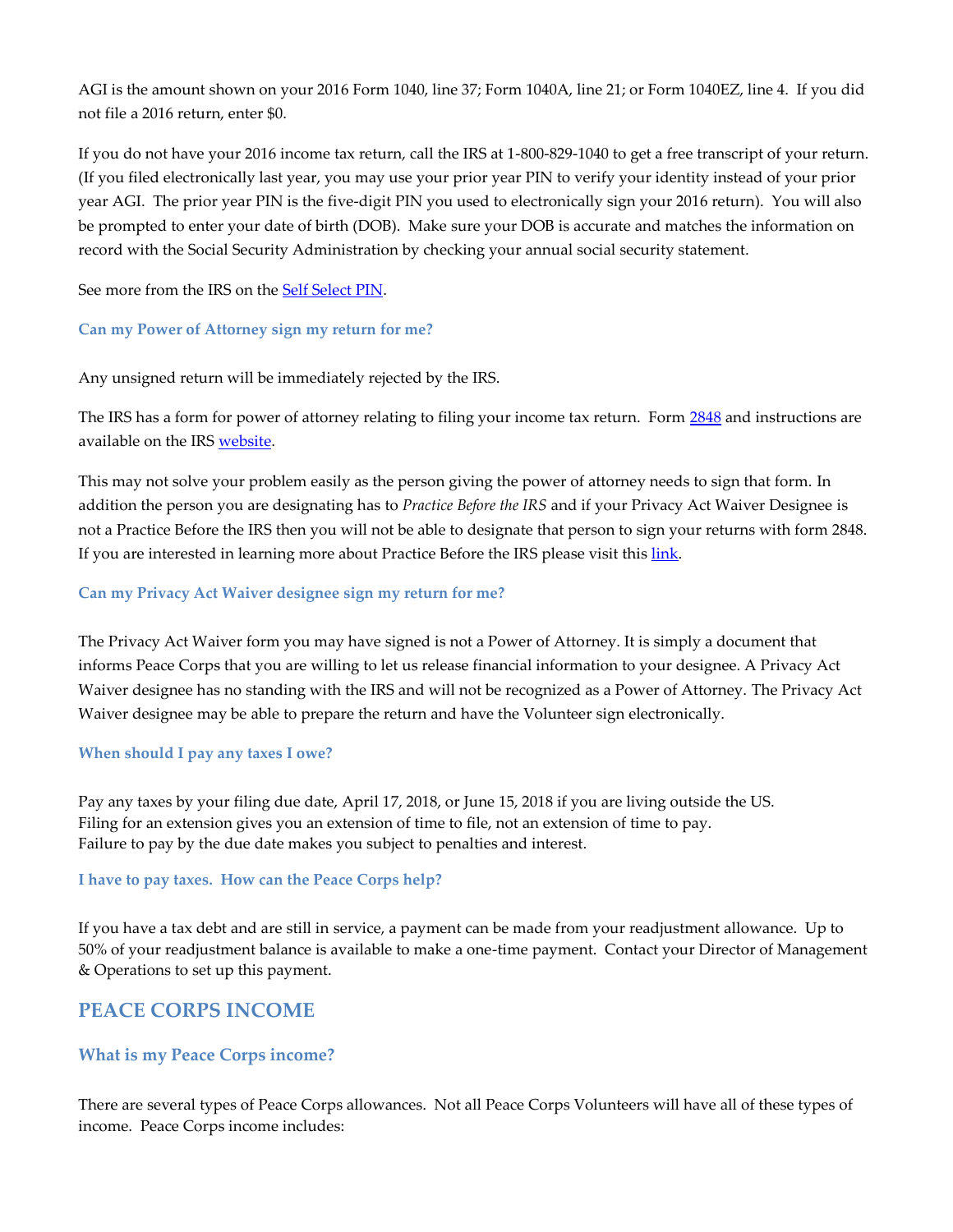- Readjustment allowance: All PCVs earned \$350/month. Volunteers on a service extension or serving in Peace Corps Response earned \$450/month.
- Pre-Service Training Walk-Around Money: The money you received during PST to cover small expenses.
- Living Allowance: Money to provide for a PCV's basic needs in their country of service.
- Leave Allowance: All PCVs earn \$35/month for leave. It is paid with your living allowance.
- Special Leave Allowance: \$35/day for up to 30 days paid to PCVs who extend their service for a year
- Per diem: Money paid to PCVs while away from site (ISTs, conferences, etc.)
- Evacuation Allowance: Money paid to a PCV during a time of country evacuation
- Medical Leave Allowance: Money given to a PCV on medical leave out of country

Please note that per diems (staging, in-service training, volunteer conference, evacuation, medical, etc), evacuation, medical leave, and settling-in allowance are NOT taxable and do not need to be reported on your tax return.

#### <span id="page-6-0"></span>**Is my Peace Corps income taxable?**

Some Peace Corps income is fully taxable; some is partially taxable; some is not taxable. Some income is subject to FICA taxes (Social Security & Medicare taxes).

|                                      | <b>Income Tax</b><br><b>FICA Taxes</b> | On           | 1040-EZ   | 1040/1040A   |                |
|--------------------------------------|----------------------------------------|--------------|-----------|--------------|----------------|
| Peace Corps Income                   |                                        |              | $W-2?$    | Line         | Line           |
| Re-adjustment Allowance              | 100% Taxable                           | 100% Taxable | Yes       | $\mathbf{1}$ | 7              |
| PST Walk-Around Money                | 100% Taxable                           | Not taxable  | Yes       | $\mathbf{1}$ | $\overline{7}$ |
| Living Allowance                     | <b>Partially Taxable</b>               | Not taxable  | Yes       | $\mathbf{1}$ | $\overline{7}$ |
| Leave Allowance                      | 100% Taxable                           | Not taxable  | Yes       | $\mathbf{1}$ | $\overline{7}$ |
| Special Leave Allowance <sup>*</sup> | 100% Taxable                           | Not taxable  | Yes       | $\mathbf{1}$ | $\overline{7}$ |
| <b>Untaxed Allowances</b>            |                                        |              |           |              |                |
| Per Diems                            | Not Taxable                            | Not Taxable  | No.       | n/a          | n/a            |
| Settling-in allowance                | Not Taxable                            | Not Taxable  | No.       | n/a          | n/a            |
| <b>Evacuation Allowance</b>          | Not Taxable                            | Not taxable  | <b>No</b> | n/a          | n/a            |
| Medical Leave Allowance**            | Not Taxable                            | Not taxable  | No.       | n/a          | n/a            |

See the table for more information.

\* \$35 per day for up to 30 days paid to volunteers who extend service for 1 year and take special leave.

\*\* Allowance paid while Volunteers are on medical leave in or out of their country of service.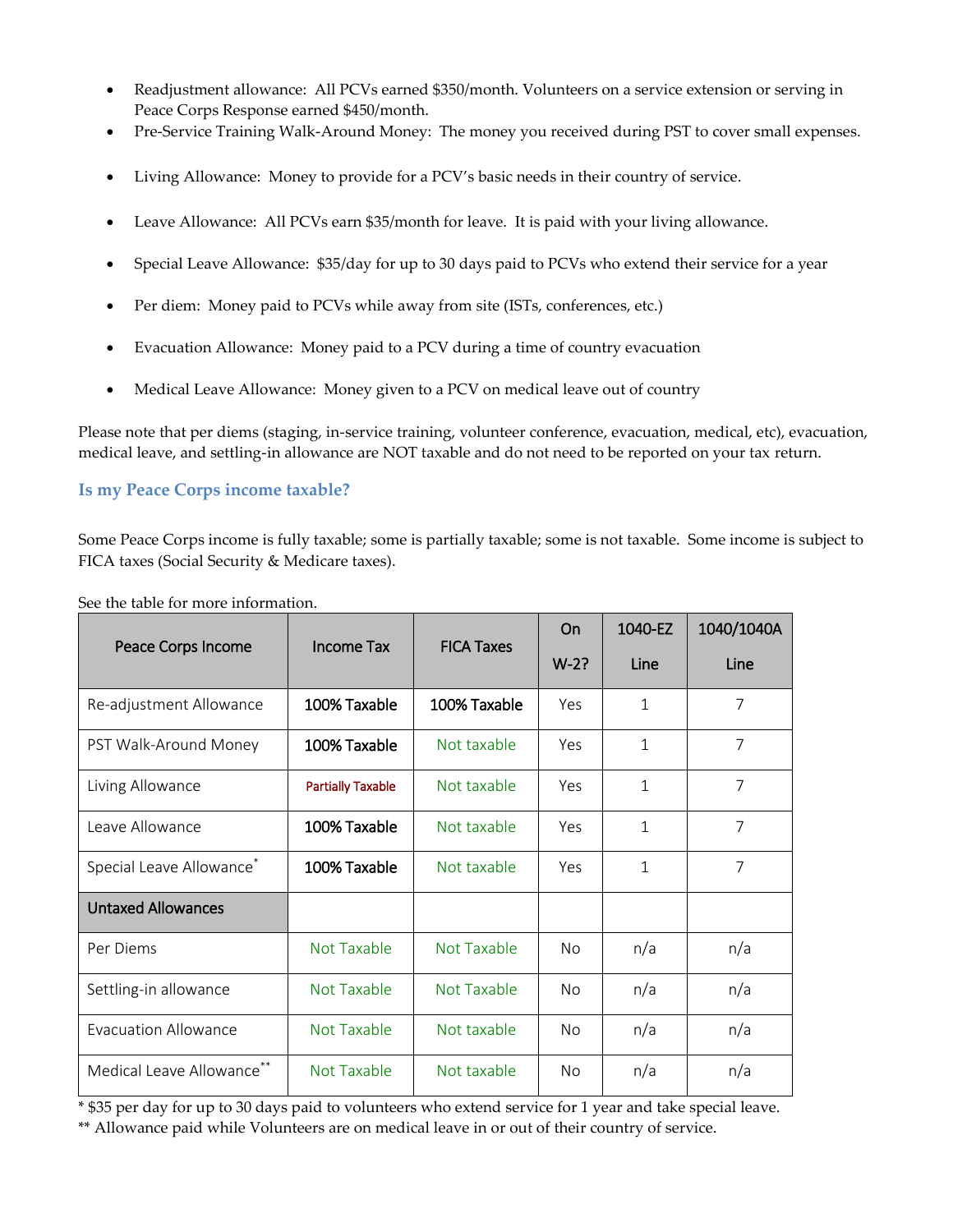Please note that per diems (staging, in-service training, volunteer conference, evacuation, medical, etc), evacuation, medical leave, and settling-in allowance are NOT taxable and do not need to be reported on your tax return.

## <span id="page-7-0"></span>**I received \$5,600 in readjustment allowance. How do I report that on my tax return?**

The readjustment allowance amount you received at the end of your service does not need to be reported on your tax return. It has already been on your W-2 during your years of service. It was reported as you earned it, not when it was paid.

# <span id="page-7-1"></span>**I received some money while I was receiving medical care. Is this taxable?**

Any money you received from Peace Corps in your country of service or in the US is not taxable and does not need to be reported on your tax return. Non-taxable amounts are not reported on the tax forms. They are reported on the FAFSA as *untaxed income* if you are completing that form in order to qualify for financial aid.

## <span id="page-7-2"></span>**How do I enter my Peace Corps income on my tax return?**

All taxable Peace Corps income should be reported on the wages line. This is line 1 of the 1040-EZ or line 7 of the 1040A or 1040.

## <span id="page-7-3"></span>**I took the travel stipend instead of a plane ticket home. Is that taxable?**

No, it is not taxable and will not show up anywhere on your tax return.

# <span id="page-7-4"></span>**W-2 ISSUES**

## <span id="page-7-5"></span>**What's on my W-2?**

The 2017 W-2 includes earnings from 5 types of allowances:

The readjustment allowance earned monthly from January 1, 2017 – December 31, 2017.

All PCVs earned \$350/month. Volunteers on a service extension or serving in Peace Corps Response earned \$450/month.

- 1) The W-2 also shows the applicable FICA taxes that were withheld for the readjustment allowance earned during the year: Federal Income Tax withheld (if any), Social Security taxes (6.20%) and Medicare taxes (1.45%).
- 2) The taxable portion of your living allowance.
- 3) The leave allowance earned monthly between
- 4) Any special leave payments received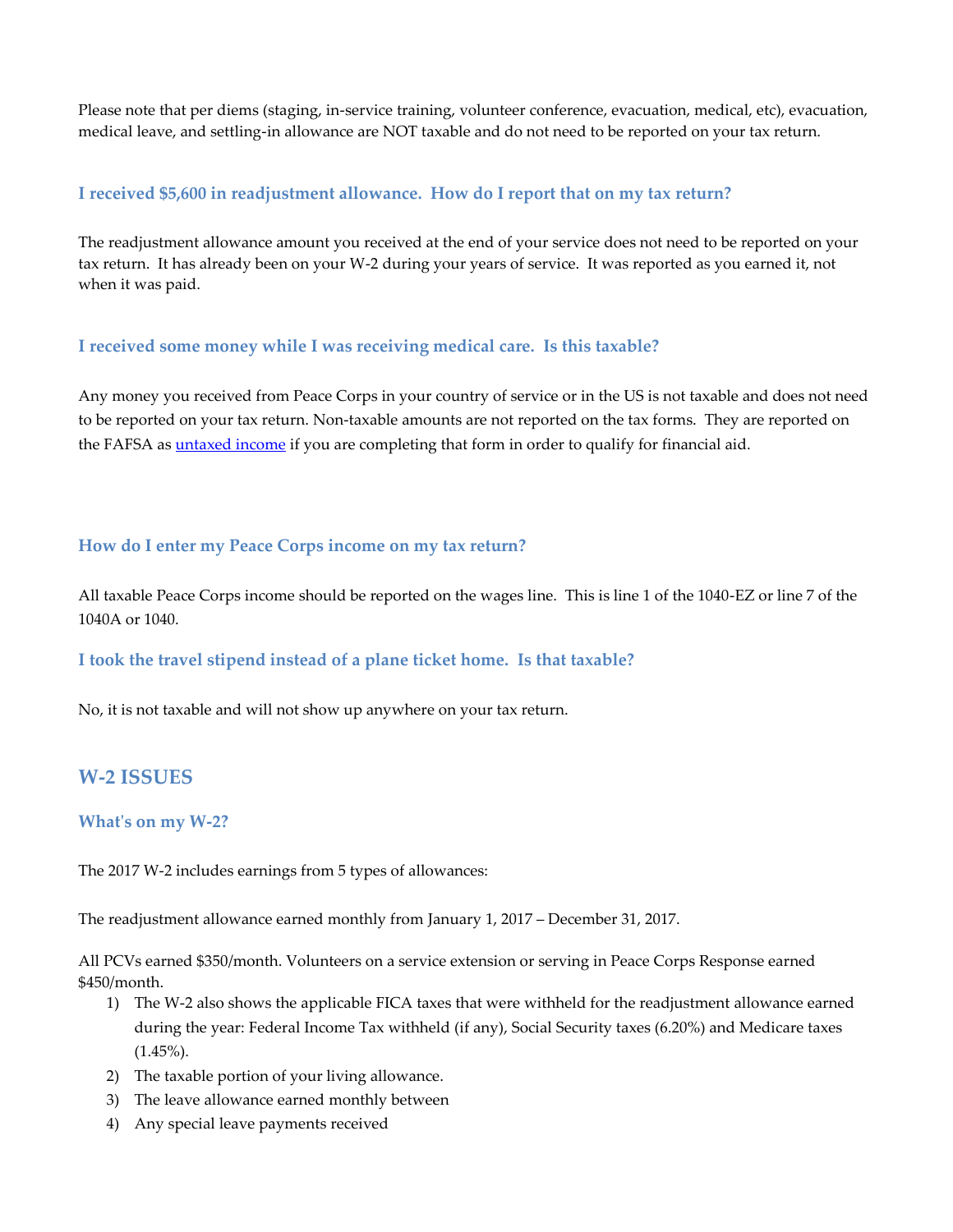## <span id="page-8-0"></span>**When will I get my W-2?**

If you have not received your W-2 by mid-February, contact Peace Corps. If you are an active PCV, contact your Director of Management & Operations to see if they have been delivered to your country. If you are an RPCV, write t[o taxhelp@peacecorps.gov](file:///C:/Users/ztamre/AppData/Local/Microsoft/Windows/Temporary%20Internet%20Files/Content.Outlook/OA2VTK96/taxhelp@peacecorps.gov) with your name, country of service and address. W-2s can be sent to your home of record, current address, or Privacy Act Waiver designee. Electronic versions are not available. Privacy Act Waiver designees can write to **taxhelp@peacecorps.gov** to request a W-2. Include the volunteer's name and country of service.

## <span id="page-8-1"></span>**My W-2 was damaged. What should I do?**

If you are an RPCV, write to **taxhelp@peacecorps.gov** with your name, country of service and address. W-2s can be sent to your home of record, current address, or Privacy Act Waiver designee. Privacy Act Waiver designees can write to **taxhelp@peacecorps.gov** to request a W-2. Include the volunteer's name and country of service.

#### <span id="page-8-2"></span>**My W-2 was sent to my old address. What should I do?**

If you are an RPCV, write t[o taxhelp@peacecorps.gov](file:///C:/Users/ztamre/AppData/Local/Microsoft/Windows/Temporary%20Internet%20Files/Content.Outlook/OA2VTK96/taxhelp@peacecorps.gov) with your name, country of service and address. W-2s can be sent to your home of record, current address, or Privacy Act Waiver designee. Please note that this will not update your address in the Peace Corps system.

## <span id="page-8-3"></span>**My W-2 has an error. What should I do?**

If your name or Social Security number is incorrect on your Peace Corps W-2, cross out the error and write in the correction. You can still submit the W-2 with a marked correction to the IRS; you do not need a new W-2 issued by Peace Corps. However if you do have a change to your name or Social Security number, please contact Peace Corps immediately so we could update our records and the file we submit to Social Security Administration and IRS. You may not correct any dollar amounts on your W-2. If you feel the amounts listed on our W-2 are incorrect, please immediately contact Peace Corps Volunteer and PSC Financial Services at [taxhelp@peacecorps.gov](file:///C:/Users/ztamre/AppData/Local/Microsoft/Windows/Temporary%20Internet%20Files/Content.Outlook/OA2VTK96/taxhelp@peacecorps.gov) to allow us to investigate and reissue, if needed.

#### <span id="page-8-4"></span>**My Close of Service in December 2016. Why did I get a 2017 W-2 but I did not get 1095-C?**

Volunteers who COS in December 2016 are considered to have income in the following tax year for the purpose of Readjustment Allowance earnings because the final Readjustment Allowance earning is reported on the first of each month for the previous month. The last prorated or full Readjustment Allowance earning for December was reported as earned on January 1, 2017. Although you have received W-2 for 2017, you will NOT receive 1095-C for 2016 tax year because you did not did not serve any days in calendar year 2017.

#### <span id="page-8-5"></span>**What is Peace Corps' Employer Identification Number (EIN) and address?**

- Employer EIN: 53-0261522
- Address: Peace Corps: 1111 20th Street NW Washington DC 20526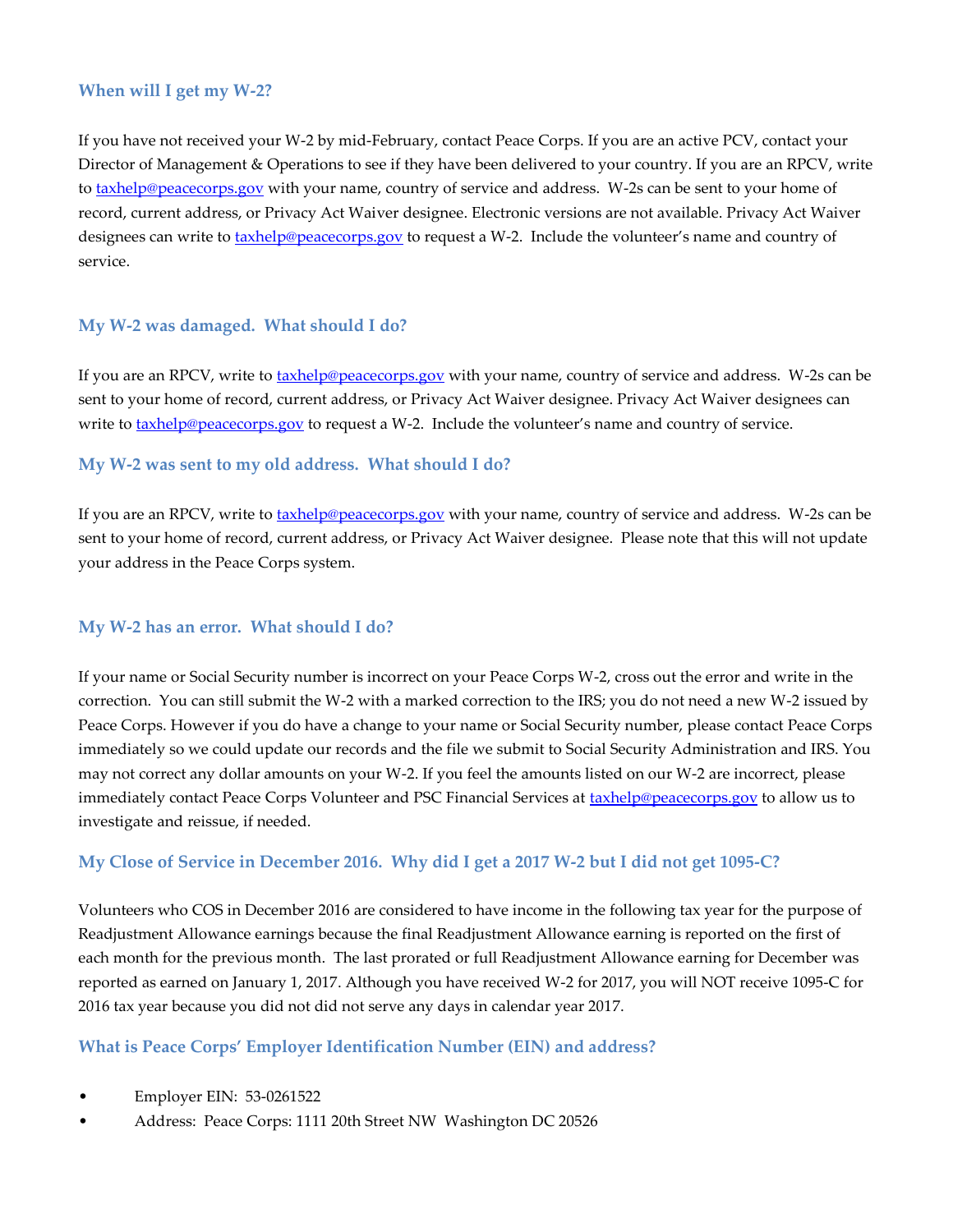# <span id="page-9-0"></span>**TAX BENEFITS**

#### <span id="page-9-1"></span>**Am I eligible for the Earned Income Credit?**

The EIC has several tests. You must meet all the tests to qualify. The test that is most difficult for PCVs to meet is that you must have been physically present in the United States for more than half the year. Just maintaining a home in the US does not count as being in the US. There is a special rule for military which counts overseas service as being in the United States. That rule does not apply to Peace Corps Volunteers. If you would like to find out more about the EIC, please visit IRS's [website.](https://www.irs.gov/publications/p596)

# <span id="page-9-2"></span>**MISCELLANEOUS**

## <span id="page-9-3"></span>**I collect Social Security benefits. Will my Peace Corps income affect my benefits?**

Under federal law, people who are receiving Social Security benefits and who have not reached full retirement age are entitled to receive all of their benefits as long as their earnings are under certain limits. The full retirement age for Social Security benefits is found [here.](https://faq.ssa.gov/link/portal/34011/34019/Article/3739/What-happens-if-I-work-and-get-Social-Security-retirement-benefits) See the full Social Security Administration article here. If you have questions about Peace Corps income and your Social Security benefits, please contact [taxhelp@peacecorps.gov.](mailto:taxhelp@peacecorps.gov)

#### <span id="page-9-4"></span>**Taxable Social Security Benefits**

Some people must pay taxes on part of their Social Security benefits and others do not pay taxes on their benefits. A quick way to find out if any of your benefits may be taxable is to add one-half of your Social Security benefits to all your other income, including any tax-exempt interest. Next, compare this total to the base amounts below. If your total is more than the base amount for your filing status, then some of your benefits may be taxable. The three base amounts are:

**\$25,000** - for single, head of household, qualifying widow or widower with a dependent child or married individuals filing separately who did not live with their spouse at any time during the year **\$32,000** - for married couples filing jointly

**\$0** - for married persons filing separately who lived together at any time during the year For additional information please visit the IRS [website.](https://www.irs.gov/uac/Newsroom/Are-Your-Social-Security-Benefits-Taxable)

#### <span id="page-9-5"></span>**I'm a Massachusetts resident. What goes on the Massachusetts Schedule HC?**

If you are currently an active Volunteer, or a Returned Peace Corps Volunteer who purchased post-service insurance, use this information on Schedule HC: AfterCorps:

- Name of insurance company or administrator: Seven Corners for Peace Corps
- FID number of insurance co. or administrator: 35-2025404
- Subscriber Number: Your Peace Corps Volunteer ID number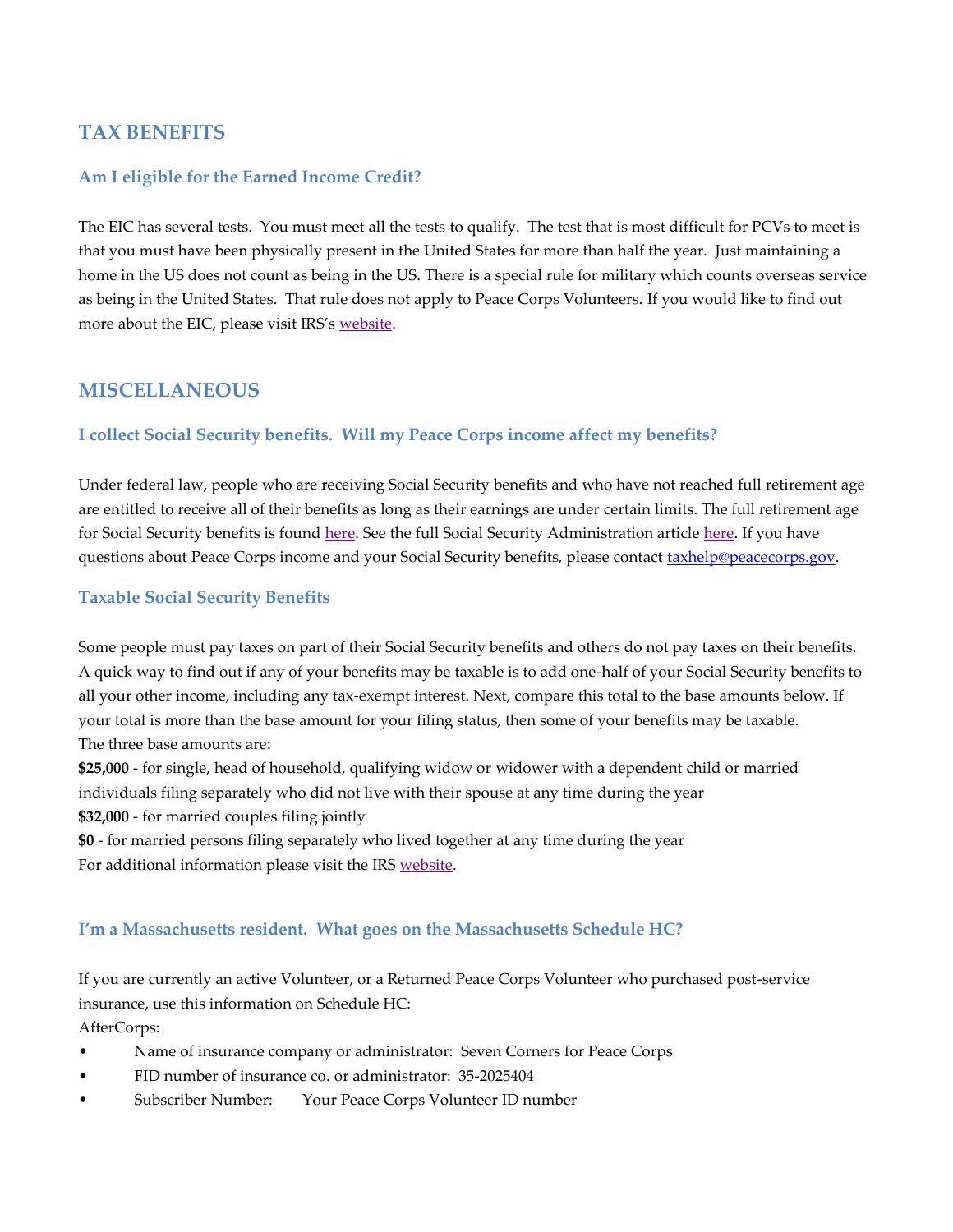#### SHIFTT:

- Name of insurance company or administrator: International Medical Group, Inc. for Peace Corps
- FID number of insurance co. or administrator: 35-1785962
- Subscriber Number: Your Peace Corps Volunteer ID number

#### <span id="page-10-0"></span>**Can my parents claim me as dependent?**

To claim a child as a dependent, the child must meet the **qualifying child test** or **the qualifying relative test**. To meet the qualifying child test, the child must be younger than the parent at the end of the calendar year, either be younger than 19 years old or be a student and younger than 24 years old or any age if permanently and total disabled. There is no age limit on claiming your child as a dependent if the child meets the qualifying relative test. In addition to meeting the qualifying child or [qualifying relative](https://apps.irs.gov/app/vita/content/globalmedia/table_2_dependency_exemption_relative_4012.pdf) test, you may claim a dependency exemption for your child as long as all of the following tests are met:

- 1. Dependent taxpayer test
- 2. Citizen or resident test, and
- 3. Joint return test

# <span id="page-10-1"></span>**1095-C**

# <span id="page-10-2"></span>**Does Peace Corps provide health insurance coverage that meets the minimum essential requirement of the Affordable Care Act?**

The individual shared responsibility provision of the Affordable Care Act requires you have a minimum health insurance coverage also known as minimum essential coverage. The health insurance that is provided to you while you are in service meets the minimum essential coverage provision of the Affordable Care Act. This insurance coverage is a government-sponsored program. If you need more information about this, please visit the IRS website [here.](https://www.irs.gov/Affordable-Care-Act/Individuals-and-Families/ACA-Individual-Shared-Responsibility-Provision-Minimum-Essential-Coverage) When you prepare your tax return, and you had minimum essential coverage for each month of the tax year, you will indicate this on your federal income tax return by simply checking a box on line 61 of Form 1040, line 11 of 1040EZ. line 38 of 1040A.

# <span id="page-10-3"></span>**Does the AfterCorps/SHIFTT insurance meet the minimum essential requirement of the Affordable Care Act?**

No, the AfterCorps/SHIFTT insurance does not meet the minimum essential coverage provision of the Affordable Care Act. Please find the information both on the 2nd page of the **[AfterCorps](https://www.sevencorners.com/docs/default-source/after-corps-documents/aftercorps_brochure.pdf?sfvrsn=2)** brochure provided by Severn Corners and IRS website.

#### <span id="page-10-4"></span>**Do I have to file tax return to report health insurance coverage?**

If you are not required to file a federal income tax return for a year because your gross income is below your return filing threshold, you are automatically exempt from the shared responsibility provision for that year and do not